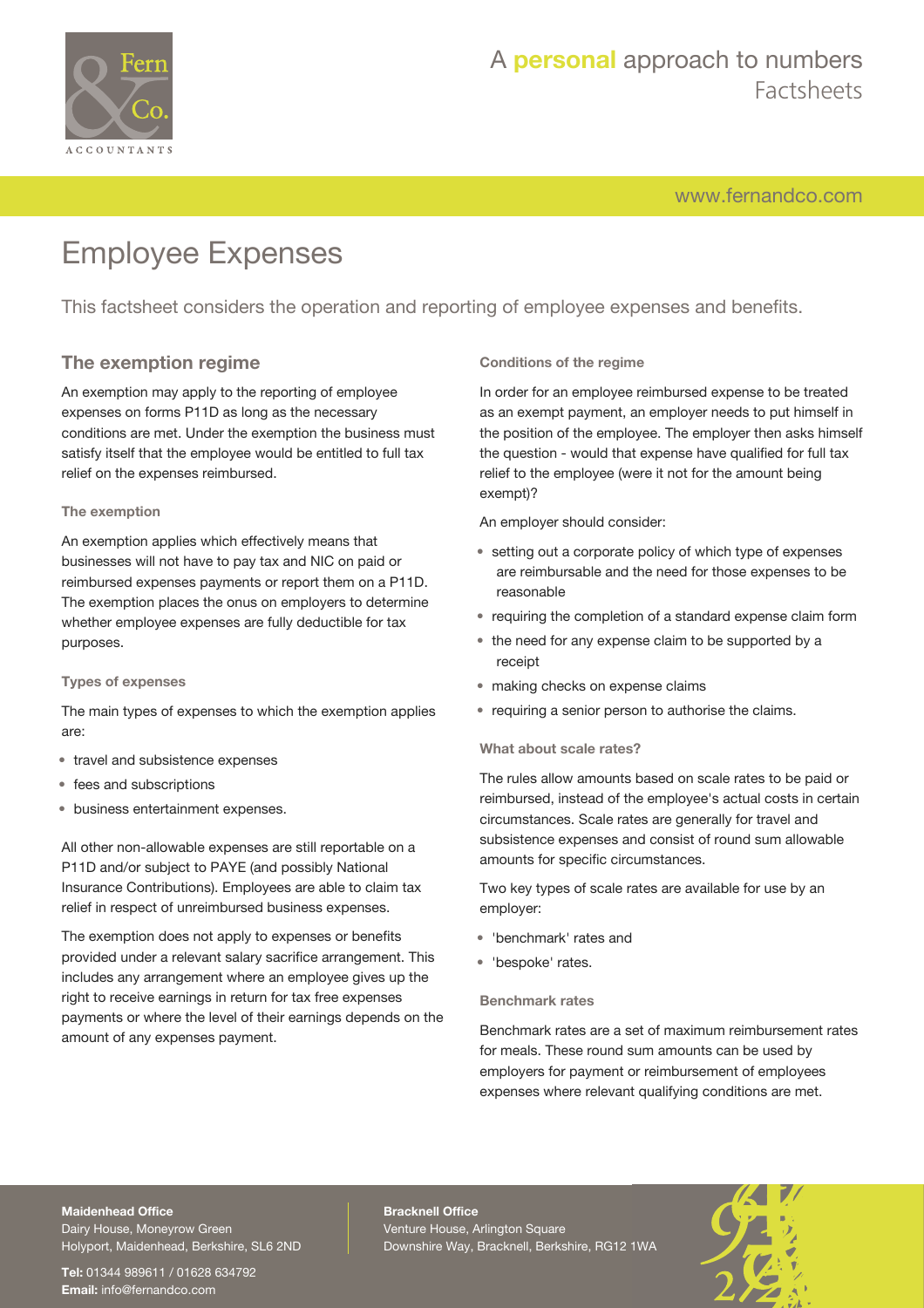

# A **personal** approach to numbers Factsheets

# [www.fernandco.com](http://www.fernandco.com)

These rates apply only if the employee incurs expenditure in the course of 'qualifying business travel' as follows:

• one meal allowance per day paid in respect of one instance of qualifying travel, the amount of which does not exceed:

a) £5 where the duration of the qualifying travel in that day is 5 hours or more

b) £10 where the duration of the qualifying travel in that day is 10 hours or more, or

c) £25 where the duration of the qualifying travel in that day is 15 hours or more and is on-going at 8pm or

• an additional meal allowance not exceeding £10 per day paid where a meal allowance (a) or (b) is paid and the qualifying travel in respect of which that allowance is paid is on-going at 8pm.

#### **Bespoke rates**

These are rates negotiated and specifically agreed with HMRC in writing. If the business wants to pay bespoke rates for meals or other types of expense, it can apply to HMRC.

HMRC has issued a specific form: [PAYE: employers](https://www.gov.uk/government/publications/paye-employer-expenses-and-benefits-exemption) [expenses and benefits exemption](https://www.gov.uk/government/publications/paye-employer-expenses-and-benefits-exemption)

**Conditions for using approved rates up to 5 April 2019**

Employers must have a checking system in place if approved benchmark or bespoke rates are used to ensure that the employee is incurring and paying amounts in respect of expenses of the same kind and that tax relief would be allowed. The exemption is also conditional on neither the payer, nor anyone operating the checking system, suspecting or reasonably being expected to know or suspect that the employee had not incurred an amount in respect of the expense.

**Conditions relaxed from 6 April 2019**

The checking system rules are relaxed and the requirement for employers to check receipts when making payments to employees for subsistence using benchmark scale rates is removed. This applies to standard meal allowances paid in respect of qualifying travel and overseas accommodation and subsistence scale rates. Employers still have to ensure that employees are undertaking qualifying travel.

The accommodation and subsistence overseas scale rates are treated in the same way as benchmark rates. Employers only need to ensure that employees are undertaking qualifying travel.

HMRC has issued guidance on what checking systems they expect employers to operate. We can assist you with this matter or in applying for bespoke rates so please contact us for more information.

### **Business mileage rates**

The key travel and subsistence expenses for many employees are their costs in using their own car or van for business travel. Many employers and their employees use the statutory mileage allowances known as 'authorised mileage allowance payments' (AMAPs). These are scale amounts that employers can pay to employees using their own vehicle for business travel. For cars and vans, the scale rate is 45p per mile for up to 10,000 miles in the tax year and 25p per mile above this.

AMAPs are a separate statutory regime and do not come within the new exemption regime.

For employer provided vehicles the fuel advisory rates can be used to reimburse fuel costs incurred in travelling on business. These [advisory fuel rates](https://www.gov.uk/government/publications/advisory-fuel-rates) are updated quarterly throughout each tax year.

## **Maidenhead Office**

Dairy House, Moneyrow Green Holyport, Maidenhead, Berkshire, SL6 2ND

**Tel:** 01344 989611 / 01628 634792 **Email:** [info@fernandco.com](mailto:info@fernandco.com)

**Bracknell Office** Venture House, Arlington Square Downshire Way, Bracknell, Berkshire, RG12 1WA